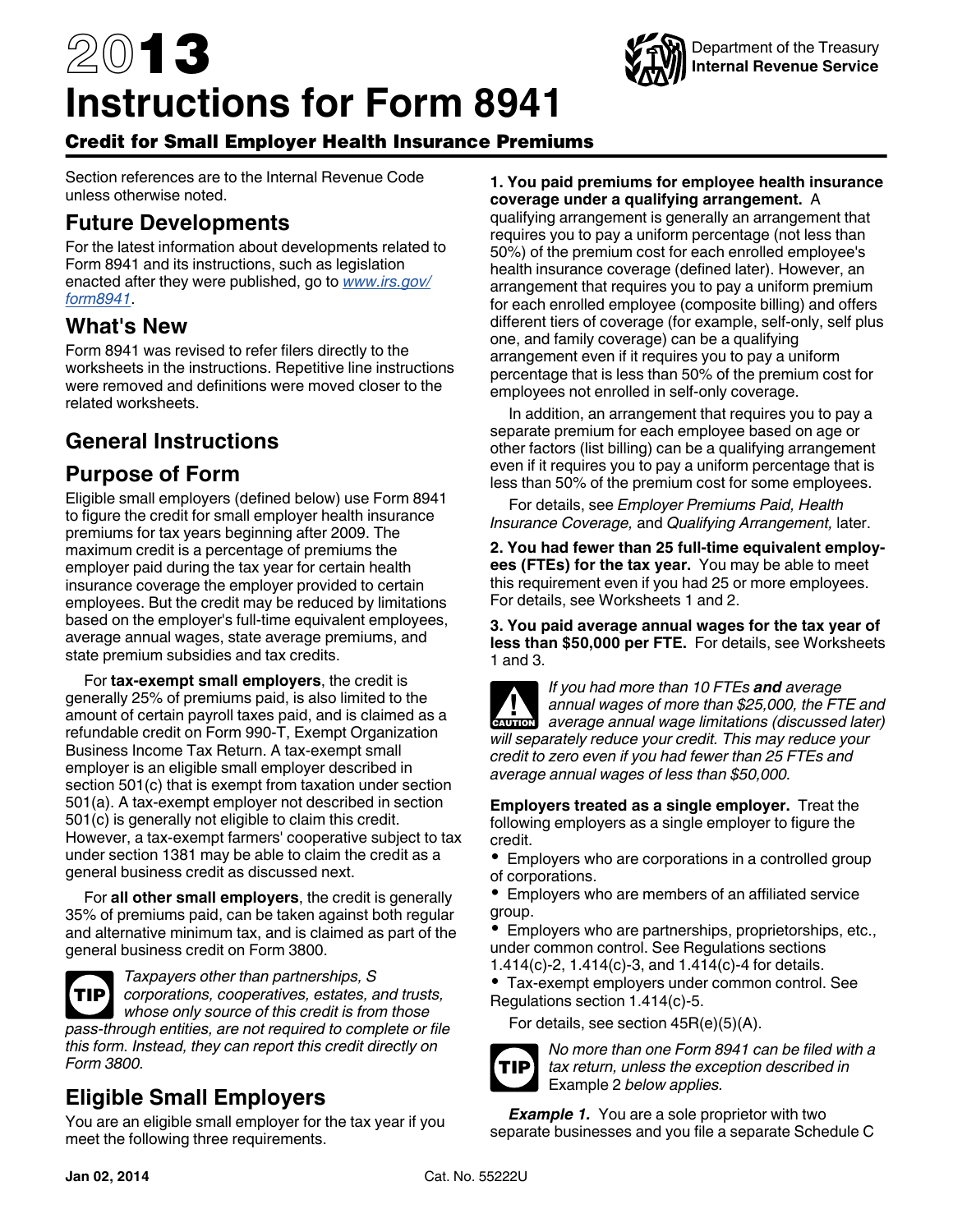(Form 1040) for each business. You must treat both businesses as a single employer to figure the credit. You will file one Form 8941 for both businesses.

**Example 2.** You and your spouse are both sole proprietors and file a separate Schedule C (Form 1040) for each of your separate businesses. Neither spouse was an employee of the other spouse or participated in the management of the other spouse's business at any time during the tax year. No more than 50% of the gross income of either business was derived from royalties, rents, dividends, interest, and annuities and you otherwise meet the requirements listed in Regulations section 1.414(c)-4(b)(5)(ii). Do not treat both businesses as a single employer to figure the credit. If you and your spouse are both eligible small employers, you can file two Forms 8941 with a jointly filed Form 1040.

### **Employer Premiums Paid**

Only premiums you paid for health insurance coverage under a qualifying arrangement (discussed later) for individuals considered employees are counted when figuring your credit. For this purpose, if you are entitled to a state tax credit or a state premium subsidy paid directly to you for premiums you paid, do not reduce the amount you paid by the credit or subsidy amount. Also, if a state pays a premium subsidy directly to your insurance provider, treat the subsidy amount as an amount you paid for employee health insurance coverage.

If you pay only a portion of the premiums and your employees pay the rest, only the portion you pay is taken into account. For this purpose, any premium paid through a salary reduction arrangement under a section 125 cafeteria plan is not treated as an employer paid premium. For more information on cafeteria plans, see section 1 of Publication 15-B, Employer's Tax Guide to Fringe Benefits.

**Example 3.** You offer health insurance coverage to employees under a qualifying arrangement that requires you to pay 60% of the premium cost for single (employee-only) coverage for each employee enrolled in any health insurance coverage you provide to employees. The total premium for each employee enrolled in single (employee-only) coverage is \$5,200 per year or \$100  $($5,200 \div 52)$  for each weekly payday. The total premium for each employee enrolled in family coverage is \$12,376 per year or \$238 (\$12,376  $\div$  52) for each weekly payday.

Each payday you contribute \$60 (60% of \$100) toward the premium cost of each employee enrolled in single (employee-only) coverage and withhold the remaining \$40 from the employee's paycheck to obtain the \$100 total weekly premium. Each payday you contribute \$60 (the same amount you pay toward the premiums of employees enrolled in single coverage) toward the premium cost of each employee enrolled in family coverage and withhold the remaining \$178 from the employee's paycheck to obtain the \$238 total weekly premium.

To determine the premiums you paid during the tax year, multiply the number of pay periods during which the employee was enrolled in the health insurance coverage by \$60. For example, you would have paid \$3,120 (\$60  $\times$ 52) for an employee who was enrolled for the entire tax year. You would have paid \$600 (\$60  $\times$  10) for an

employee who was only enrolled for 10 pay periods. You will need an additional set of calculations if the premium amounts changed during the tax year.

# **Health Insurance Coverage**

For credit purposes, health insurance coverage means benefits consisting of medical care (provided directly, through insurance or reimbursement, or otherwise) under any hospital or medical service policy or certificate, hospital or medical service plan contract, or health maintenance organization contract offered by a health insurance provider.

A health insurance provider is either an insurance company or another entity licensed under state law to provide health insurance coverage.

Health insurance coverage also includes coverage under the following plans.

- Limited scope dental or vision plans.
- Long-term care plans.
- Nursing home care plans.
- Home health care plans.
- Community-based care plans.
- Any combination of the above.

In addition, health insurance coverage includes the following.

- Coverage only for a specified disease or illness.
- $\bullet$ Hospital indemnity or other fixed indemnity insurance.
- $\bullet$ Medicare supplemental health insurance.
- Certain other supplemental coverage.

Similar supplemental coverage provided to coverage under a group health plan.



*Employer premiums paid for health insurance coverage can be counted in figuring the credit*  **only if the premiums are paid under a qualifying the credit only if the premiums are paid under a qualifying** *arrangement.*

Health insurance coverage **does not** include the following benefits.

- Coverage only for accident, or disability income insurance, or any combination thereof.
- Coverage issued as a supplement to liability insurance.
- Liability insurance, including general liability insurance
- and automobile liability insurance.
- Workers' compensation or similar insurance.
- Automobile medical payment insurance.
- Credit-only insurance.
- Coverage for on-site medical clinics.

 $\bullet$ Other similar insurance coverage, specified in regulations, under which benefits for medical care are secondary or incidental to other insurance benefits.

Also, because the coverage must be offered by a health insurance provider as discussed above, health insurance coverage does not include benefits provided by the following.

- Health reimbursement arrangements (HRAs).
- Flexible spending arrangements (health FSAs).
- Coverage under other self-insured plans.
- Health savings accounts (HSAs).

However, health insurance coverage may include coverage under the following plans.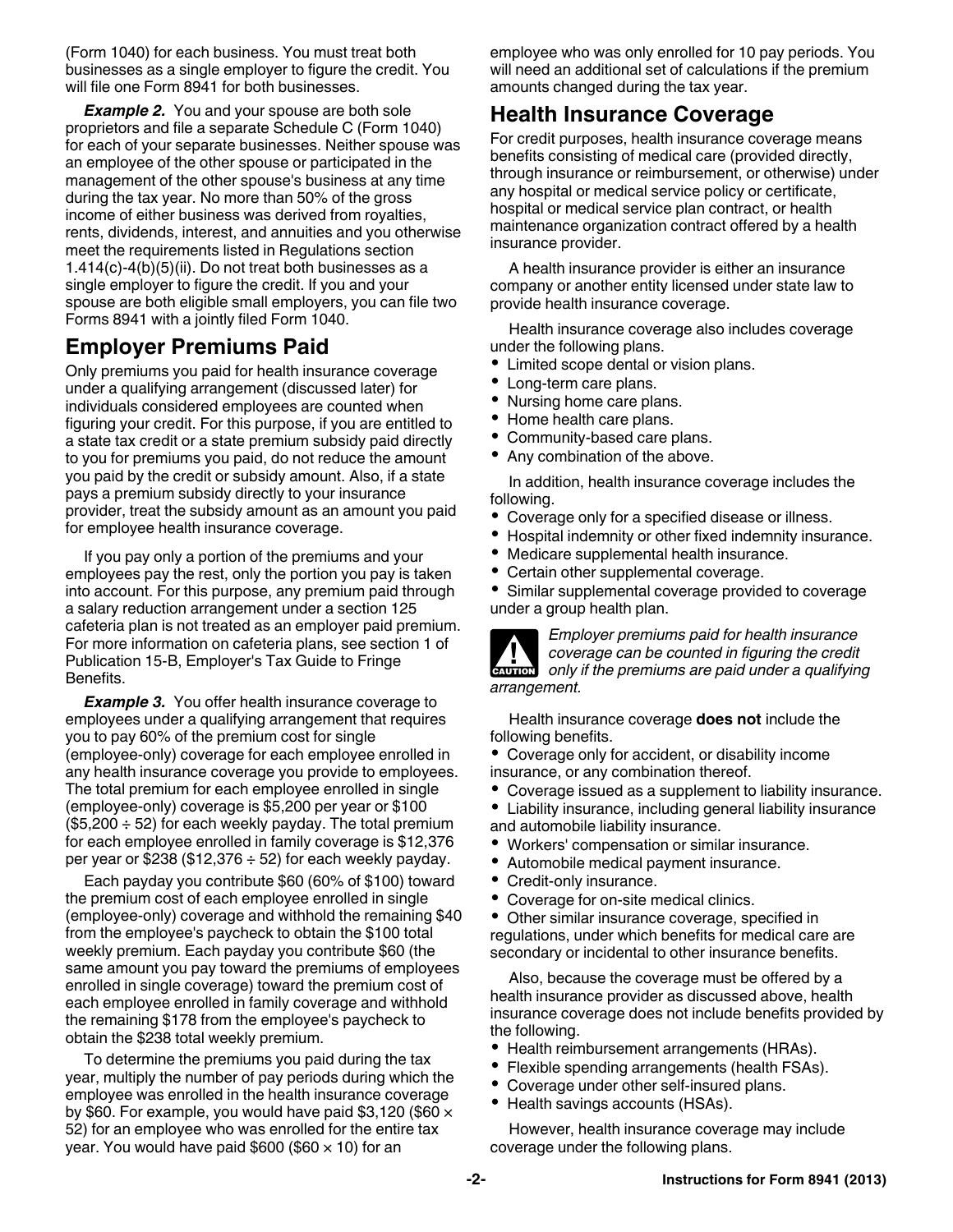Church welfare benefit plans.

Multiemployer health and welfare plans that provide coverage through a health insurance provider.

For details, see Notice 2010-82 as discussed under *More Information,* later.

### **Qualifying Arrangement**

A qualifying arrangement is generally an arrangement that requires you to pay a uniform percentage (not less than 50%) of the premium cost for each enrolled employee's health insurance coverage (defined earlier). An arrangement that offers different tiers of coverage (for example, self-only, self plus one, and family coverage) is generally a qualifying arrangement if it requires you to pay a uniform percentage (not less than 50%) separately for each tier of coverage you offer. However, an arrangement can be a qualifying arrangement even if it requires you to pay a uniform percentage that is less than 50% of the premium cost for some employees. For more details about the following exceptions, see Notice 2010-82 as discussed under *More Information,* later.

#### **Arrangements with composite billing.** An

arrangement that requires you to pay a uniform premium for each enrolled employee (composite billing) and offers different tiers of coverage can be a qualifying arrangement even if it requires you to pay a uniform percentage that is less than 50% of the premium cost for employees not enrolled in self-only coverage. It is a qualifying arrangement (assuming self-only coverage is the least expensive tier of coverage) if it requires you to pay the following amounts.

A uniform percentage (not less than 50%) of the premium cost for each employee (if any) enrolled in self-only coverage.

A uniform amount that is no less than the amount you would have paid toward self-only coverage for each employee (if any) enrolled in self plus one coverage.

A uniform amount that is no less than the amount you would have paid toward self-only coverage for each employee (if any) enrolled in family coverage.

A uniform amount that is no less than the amount you would have paid toward self-only coverage for each employee (if any) enrolled in any other tier of coverage (figured separately for each tier).

#### **Arrangements with list billing and only self-only cov-**

**erage.** An arrangement that requires you to pay a separate premium for each employee based on age or other factors (list billing) that only provides self-only coverage can be a qualifying arrangement even if it requires you to pay a uniform percentage that is less than 50% of the premium cost for some employees. It is a qualifying arrangement if it requires you to pay either of the following amounts.

A uniform percentage (not less than 50%) of the premium charged for each employee enrolled in the self-only coverage, or

A uniform percentage (not less than 50%) of your employer-computed composite rate (defined later) for your self-only coverage for each employee enrolled in the self-only coverage.

**Arrangements with list billing and other tiers of coverage.** An arrangement that requires you to pay a

separate premium for each employee based on age or other factors (list billing) that provides other tiers of coverage can be a qualifying arrangement even if it requires you to pay a uniform percentage that is less than 50% of the premium cost for some employees. It is a qualifying arrangement (assuming self-only coverage is the least expensive tier of coverage) if it requires you to pay the following amounts.

• A uniform percentage (not less than 50%) for each employee enrolled in self-only coverage as discussed under *Arrangements with list billing and only self-only coverage* above.

A uniform amount that is either equal to the amount you would have paid toward self-only coverage (as discussed above), a uniform percentage (not less than 50%) of the premium charged, or a uniform percentage (not less than 50%) of your employer-computed composite rate (defined below) for your self plus one coverage, for each employee (if any) enrolled in self plus one coverage.

 $\bullet$ A uniform amount that is either equal to the amount you would have paid toward self-only coverage (as discussed above), a uniform percentage (not less than 50%) of the premium charged, or a uniform percentage (not less than 50%) of your employer-computed composite rate (defined below) for your family coverage, for each employee (if any) enrolled in family coverage.

A uniform amount that is either equal to the amount you would have paid toward self-only coverage (as discussed above), a uniform percentage (not less than 50%) of the premium charged, or a uniform percentage (not less than 50%) of your employer-computed composite rate (defined below) for any other tier of coverage, for each employee (if any) enrolled in any other tier of coverage (figured separately for each tier).

**Employer-computed composite rate.** The employer-computed composite rate for a tier of coverage is the average rate determined by adding the premiums for that tier of coverage for all employees eligible to participate in the health insurance plan (whether or not they actually receive coverage under the plan or under that tier of coverage) and dividing by the total number of such eligible employees.

**More than one plan.** Different types of health insurance plans are generally not aggregated for purposes of meeting the qualifying arrangement requirement. For example, if you offer a major medical insurance plan and a stand-alone vision plan, you generally must separately satisfy the requirements for a qualifying arrangement with respect to each type of coverage. For exceptions, see Notice 2010-82 as discussed under *More Information,*  later.

**State subsidies and credits.** For this purpose, if you are entitled to a state tax credit or a state premium subsidy paid directly to you for premiums you paid, do not reduce the amount you paid by the credit or subsidy amount. Also, if a state pays a premium subsidy directly to your insurance provider, treat the subsidy amount as an amount you paid for employee health insurance coverage.

**Multiemployer health and welfare plans.** For a special rule that applies to multiemployer health and welfare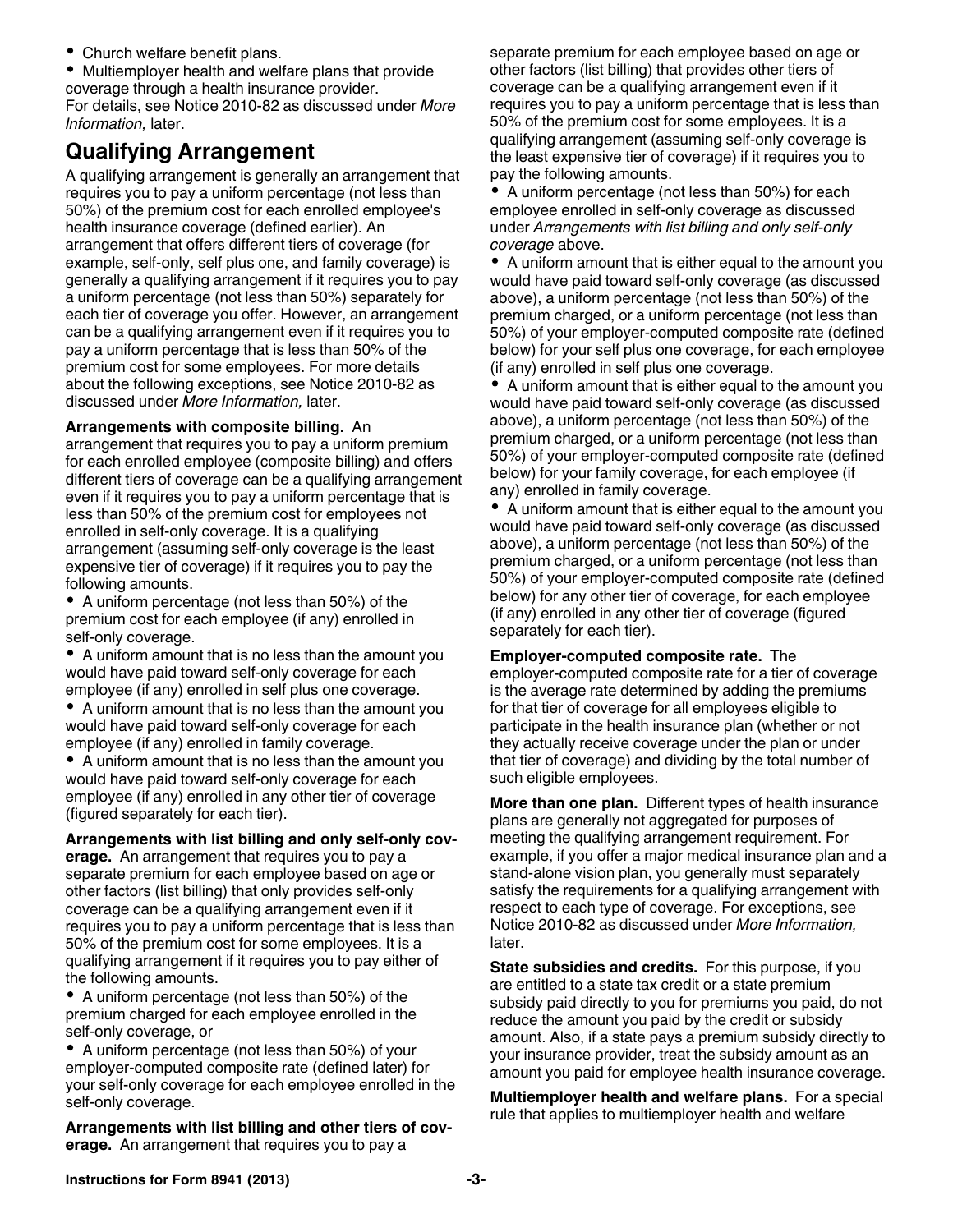plans, see Notice 2010-82 as discussed under *More Information,* later.

# **State Premium Subsidy and Tax Credit Limitation**

Your credit may be reduced if you are entitled to a state tax credit or a state premium subsidy for the cost of health insurance coverage you provide under a qualifying arrangement to individuals considered employees. The state tax credit may be refundable or nonrefundable and the state premium subsidy may be paid to you or directly to your insurance provider.

Although a state tax credit or premium subsidy paid directly to you does not reduce the amount of your employer premiums paid, and although a state premium subsidy paid directly to an insurance provider is treated as an employer premium you paid, the amount of your credit cannot be more than your net premium payments.

Net premium payments are employer premiums paid (discussed earlier) minus the amount of any state tax credits you received or will receive and any state premium subsidies paid either to you or directly to your insurance provider for premiums for health insurance coverage you provide under a qualifying arrangement to individuals considered employees.

# **Payroll Tax Limitation for Tax-Exempt Small Employers**

The credit for tax-exempt small employers cannot exceed the amount of certain payroll taxes. For tax years beginning in 2013, payroll taxes, for this purpose, mean only the following taxes.

- Federal income taxes the tax-exempt employer was required to withhold from employees' wages in calendar year 2013.
- Medicare taxes the tax-exempt employer was required to withhold from employees' wages in calendar year 2013.
- Medicare taxes the tax-exempt employer was required to pay for calendar year 2013.

# **Premium Deduction Reduced**

You must reduce your deduction for the cost of providing health insurance coverage to your employees by the amount of any credit for small employer health insurance premiums allowed with respect to the coverage.

# **More Information**

For more information about this credit, see the following. **Section 45R.** 

- Notice 2010-44, 2010-22 I.R.B. 717, available at *[www.irs.gov/irb/2010-22\\_IRB/ar12.html](http://www.irs.gov/irb/2010-22_IRB/ar12.html)*.
- Notice 2010-82, 2010-51 I.R.B. 857, available at *[www.irs.gov/irb/2010-51\\_IRB/ar09.html](http://www.irs.gov/irb/2010-51_IRB/ar09.html)*.
- IRS.gov.

# **Specific Instructions**



*If your only source for this credit is a partnership, S corporation, cooperative, estate, or trust, skip lines 1 through 14 of the form and report the credit you received from these sources on:*

*Line 15 if you are one of these entities, or*

*Form 3800, line 4h, if you are not one of these entities.*

Use Worksheets 1 through 7 to figure the amounts to report on various lines of Form 8941.

Use Worksheets 1, 2, and 3 to figure the amounts to report on lines 1a, 2, and 3 of Form 8941.

Use Worksheet 4 to figure the amounts to report on lines 4, 5, and 13 of Form 8941.

Use Worksheets 5, 6, and 7 to figure the amounts to report on lines 8, 9, and 14 of Form 8941.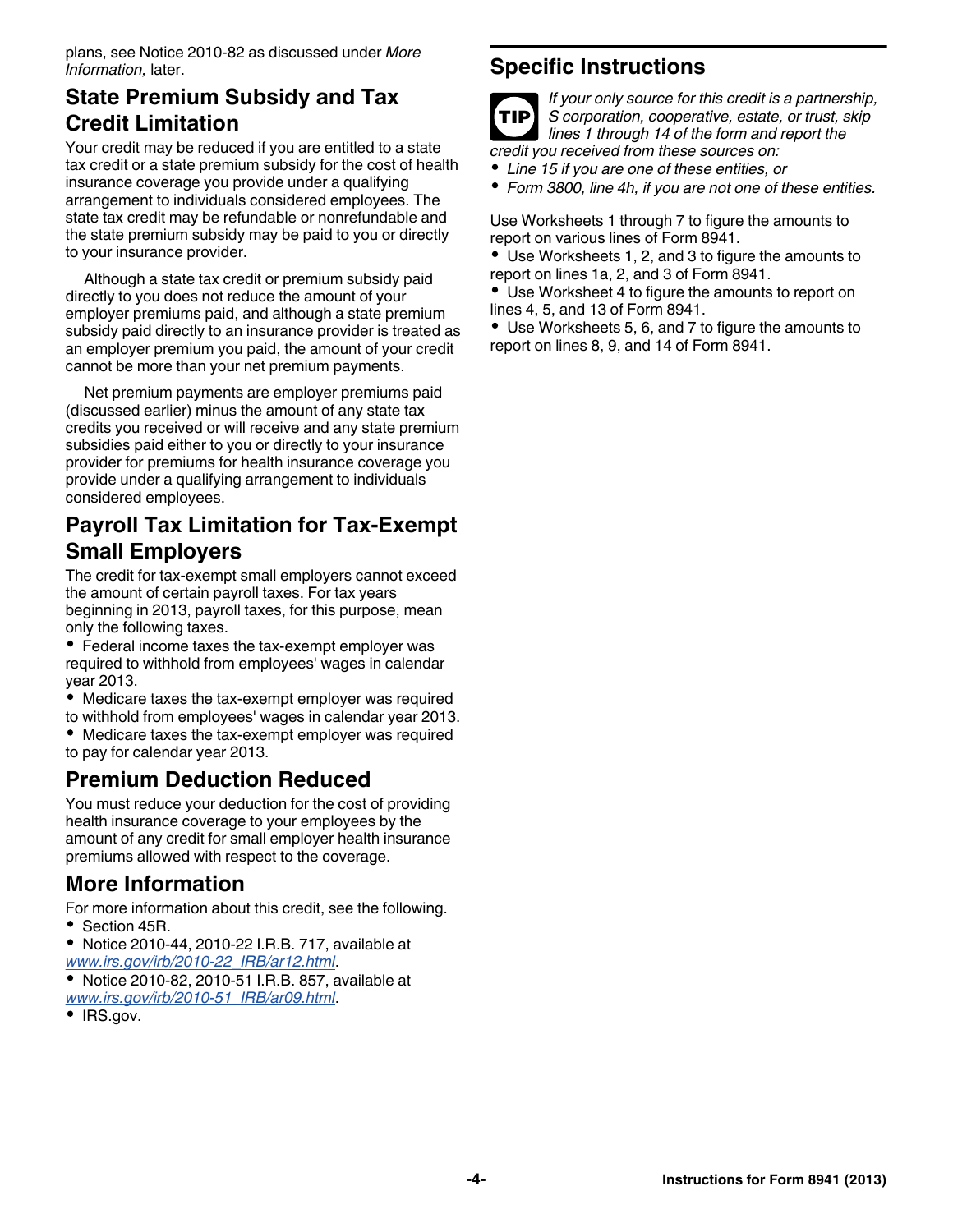# **Worksheet 1. Information Needed To Complete Line 1a and Worksheets 2 and 3**

If you need more rows, use a separate sheet and include the additional amounts in the totals below.

| (a)<br><b>Individuals</b><br><b>Considered</b><br><b>Employees</b> | (b)<br>Employee<br>Hours of<br><b>Service</b> | (c)<br>Employee<br>Wages<br>Paid |
|--------------------------------------------------------------------|-----------------------------------------------|----------------------------------|
| 1.                                                                 |                                               |                                  |
| 2.                                                                 |                                               |                                  |
| 3.                                                                 |                                               |                                  |
| 4.                                                                 |                                               |                                  |
| 5.                                                                 |                                               |                                  |
| 6.                                                                 |                                               |                                  |
| 7.                                                                 |                                               |                                  |
| 8.                                                                 |                                               |                                  |
| 9.                                                                 |                                               |                                  |
| 10.                                                                |                                               |                                  |
| 11.                                                                |                                               |                                  |
| 12.                                                                |                                               |                                  |
| 13.                                                                |                                               |                                  |
| 14.                                                                |                                               |                                  |
| 15.                                                                |                                               |                                  |
| 16.                                                                |                                               |                                  |
| 17.                                                                |                                               |                                  |
| 18.                                                                |                                               |                                  |
| 19.                                                                |                                               |                                  |
| 20.                                                                |                                               |                                  |
| 21.                                                                |                                               |                                  |
| 22.                                                                |                                               |                                  |
| 23.                                                                |                                               |                                  |
| 24.                                                                |                                               |                                  |
| 25.                                                                |                                               |                                  |
| <b>Totals:</b>                                                     |                                               |                                  |

# **Column (a), Individuals Considered Employees**

Enter the name or other identifying information for all individuals considered employees for purposes of this credit.

In general, all employees who perform services for you during the tax year are taken into account in determining your FTEs, average annual wages, and premiums paid. Rules that apply to certain types of employees are discussed below.

**Excluded employees.** The following individuals are not considered employees when you figure this credit. Hours and wages of these employees and premiums paid for them are not counted when you figure your credit.

- The owner of a sole proprietorship.
- A partner in a partnership.

A shareholder who owns (after applying the section 318 constructive ownership rules) more than 2% of an S corporation.

A shareholder who owns (after applying the section 318 constructive ownership rules) more than 5% of the outstanding stock or stock possessing more than 5% of the total combined voting power of all stock of a corporation that is not an S corporation.

• A person who owns more than 5% of the capital or profits interest in any other business that is not a corporation.

Family members or a member of the household who is not a family member but qualifies as a dependent on the individual income tax return of a person listed above. Family members include a child (or descendant of a child), a sibling or step-sibling, a parent (or ancestor of a parent), a step-parent, a niece or nephew, an aunt or uncle, or a son-in-law, daughter-in-law, father-in-law, mother-in-law, brother-in-law, or sister-in-law. A spouse is also considered a family member for this purpose.

**Leased employees.** Do not use premiums paid by the leasing organization to figure your credit. Also, a leased employee who is not a common law employee is considered an employee for credit purposes if he or she does all the following.

• Provides services to you under an agreement between you and a leasing organization.

 $\bullet$ Has performed services for you (or for you and a related person) substantially full time for at least 1 year.

• Performs services under your primary direction or control.

But do not use hours, wages, or premiums paid with respect to the initial year of service on which leased employee status is based.

**Seasonal employees.** Seasonal employees who work for you 120 or fewer days during the tax year are not considered employees in determining FTEs and average annual wages. But premiums paid on their behalf are counted in determining the amount of the credit. Seasonal workers include retail workers employed exclusively during holiday seasons. Seasonal workers also include workers employed exclusively during the summer.

#### **Household and other nonbusiness employees.**

Household employees and other employees who are not performing services in your trade or business are considered employees if they otherwise qualify as discussed above. A sole proprietor must include both business and nonbusiness employees to determine FTEs, average annual wages, and premiums paid.

**Ministers.** A minister performing services in the exercise of his or her ministry is treated as self-employed for social security and Medicare purposes. However, for credit purposes, whether a minister is an employee or self-employed is determined under the common law test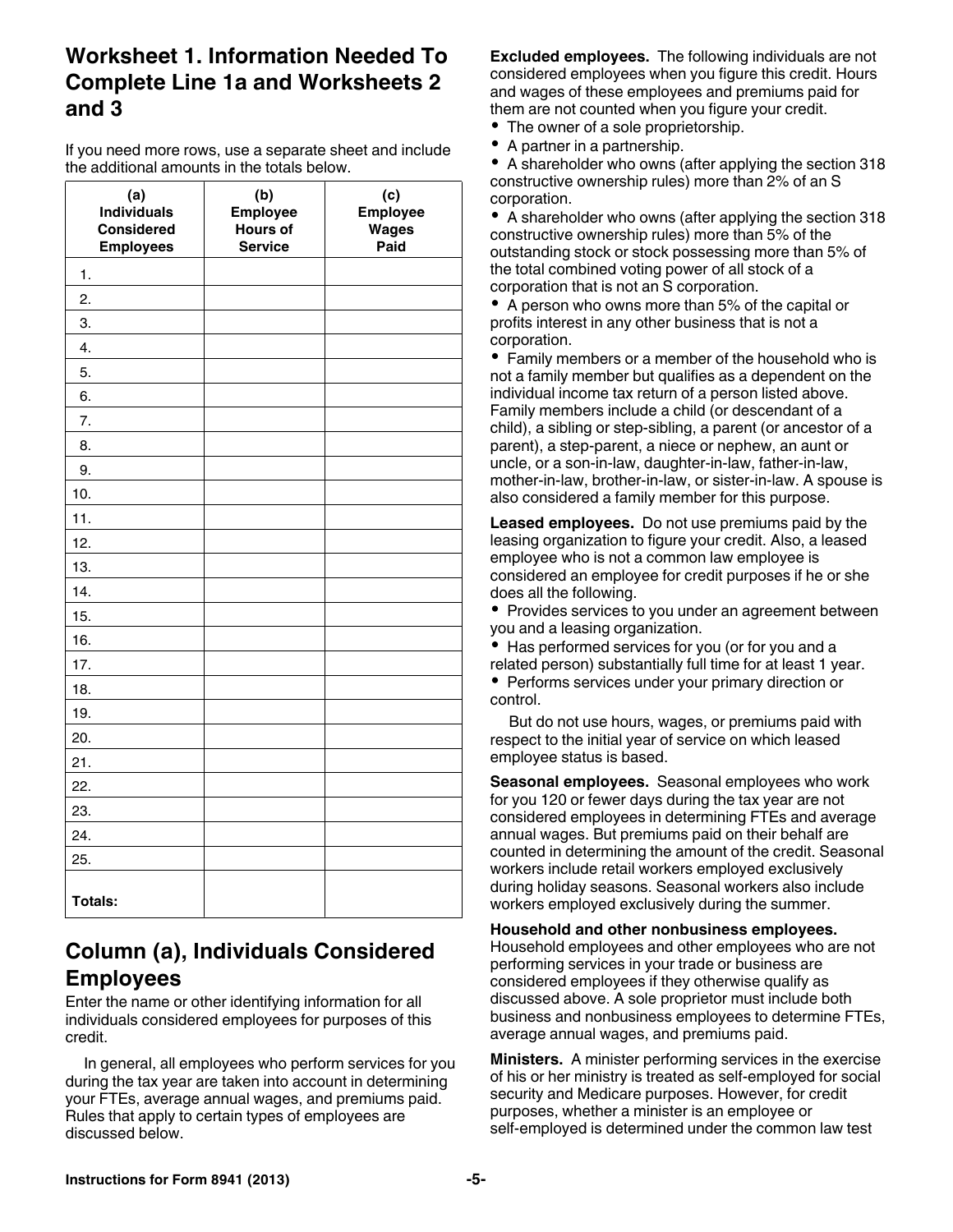for determining worker status. Self-employed ministers are not considered employees.

# **Column (b), Employee Hours of Service**

Enter the total hours of service for the tax year for each employee listed in column (a). Do not enter more than 2,080 hours for any employee. But enter -0- for seasonal employees who worked 120 or fewer days during the tax year.

**Employee hours of service.** An employee's hours of service for a year include the following.

Each hour for which the employee is paid, or entitled to payment, for the performance of duties for the employer during the employer's tax year.

• Each hour for which an employee is paid, or entitled to payment, by the employer on account of a period of time during the employer's tax year during which no duties are performed due to vacation, holiday, illness, incapacity (including disability), layoff, jury duty, military duty, or leave of absence (except that no more than 160 hours of service are required to be counted for an employee on account of any single continuous period during which the employee performs no duties).

To figure the total number of hours of service you must take into account for an employee for the year, you can use any of the following methods.

*Actual hours worked method.* Determine actual hours of service from records of hours worked and hours for which payment is made or due (payment is made or due for vacation, holiday, illness, incapacity, etc., as described above).

*Days-worked equivalency method.* Use a days-worked equivalency whereby the employee is credited with 8 hours of service for each day for which the employee would be required to be credited with at least one hour of service under the rules described above.

*Weeks-worked equivalency method.* Use a weeks-worked equivalency whereby the employee is credited with 40 hours of service for each week for which the employee would be required to be credited with at least one hour of service under the rules described above.

# **Column (c), Employee Wages Paid**



*Complete Worksheet 2 before you complete column (c) of Worksheet 1. Do not complete*  **column (c) of Worksheet 1. Do not complete**<br> **CAUTION COLUMN (c) if Worksheet 2, line 3, is 25 or more.** 

*Enter the total wages paid for the tax year for each employee listed in column (a). But enter -0- for seasonal employees who worked 120 or fewer days during the tax year.*

*Wages, for this purpose, mean wages subject to social security and Medicare tax withholding determined without considering any wage base limit.*

# **Worksheet 2. Information Needed To Complete Line 2 (FTEs)**

Your credit is reduced if you had more than 10 full-time equivalent employees (FTEs) for the tax year. If you had 25 or more FTEs for the tax year, your credit is reduced to zero.

| 1. Enter the total employee hours of<br>service from Worksheet 1, column<br>2. Hours of service per FTE $\ldots$ , , 2.                                                                                                                                                                                                  | 1. | 2,080 |
|--------------------------------------------------------------------------------------------------------------------------------------------------------------------------------------------------------------------------------------------------------------------------------------------------------------------------|----|-------|
| 3. Full-time equivalent employees.<br>Divide line 1 by line 2. If the result is not<br>a whole number $(0, 1, 2, etc.),$<br>generally round the result down to<br>the next lowest whole number. For<br>example, round 2.99 down to 2.<br>However, if the result is less than one,<br>enter 1. Report this number on Form |    |       |

# **Worksheet 3. Information Needed To Complete Line 3 (Average Annual Wages)**

Your credit is reduced if you paid average annual wages of more than \$25,000 for the tax year. If you paid average annual wages of \$50,000 or more for the tax year, your credit is reduced to zero.

| 1. Enter the total employee wages paid<br>from Worksheet 1, column (c)                                                                                                                                                                                                                                       | 1. |
|--------------------------------------------------------------------------------------------------------------------------------------------------------------------------------------------------------------------------------------------------------------------------------------------------------------|----|
| 2. Enter FTEs from Worksheet 2,                                                                                                                                                                                                                                                                              | 2. |
| 3. Average annual wages. Divide line 1<br>by line 2. If the result is not a multiple of<br>\$1,000 (\$1,000, \$2,000, \$3,000, etc.),<br>round the result down to the next<br>lowest multiple of \$1,000. For example,<br>round \$2,999 down to \$2,000. Report<br>this amount on Form 8941, line $3 \ldots$ |    |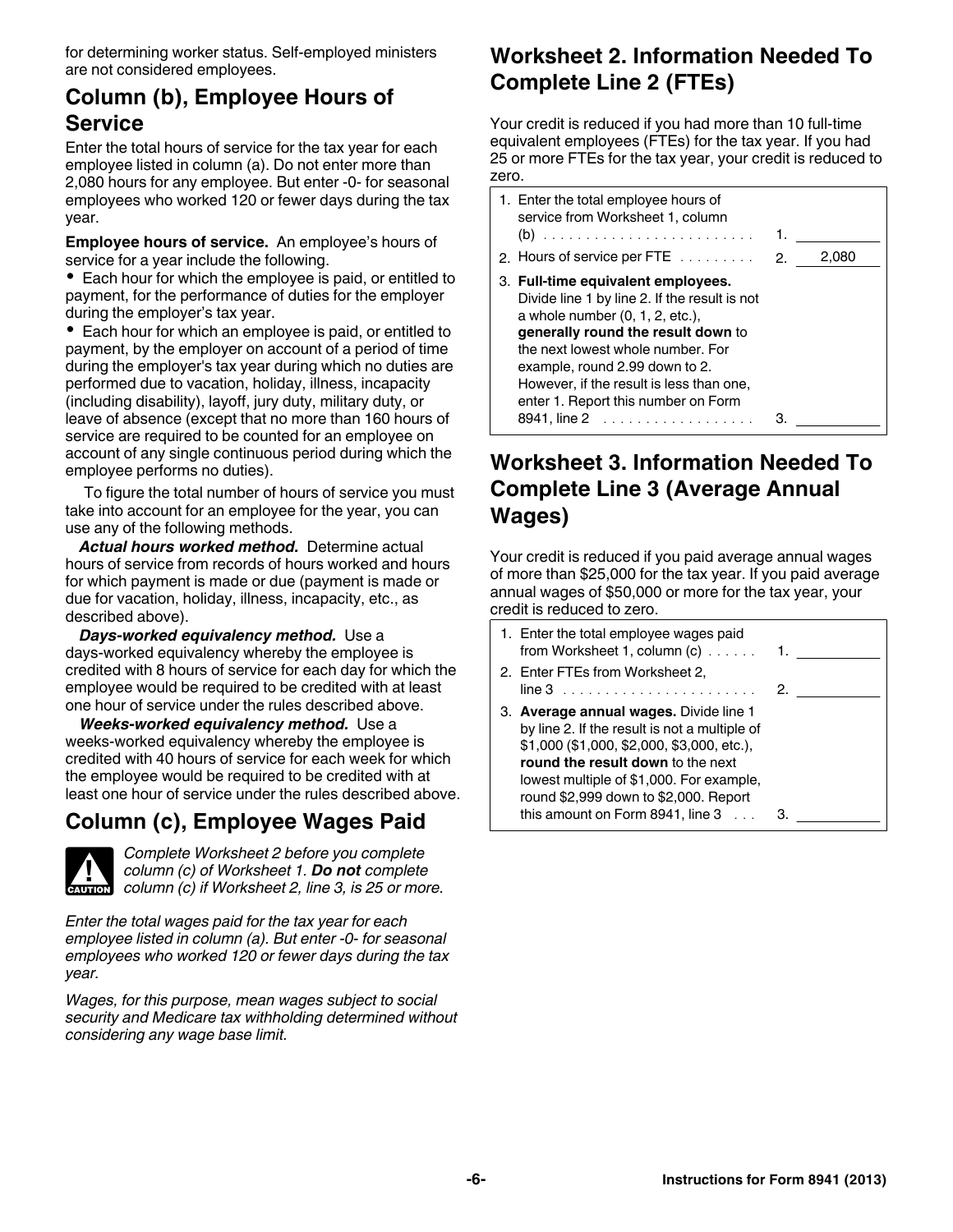# **Worksheet 4. Information Needed To Complete Lines 4, 5, and 13 and Worksheet 7**

If you need more rows, use a separate sheet and include the additional amounts in the totals below.

| (a)<br><b>Enrolled</b><br><b>Individuals</b><br><b>Considered</b><br><b>Employees</b> | (b)<br>Employer<br><b>Premiums</b><br>Paid | (c)<br>Employer<br><b>State</b><br>Average<br><b>Premiums</b> | (d)<br><b>Enrolled</b><br><b>Employee</b><br><b>Hours of</b><br><b>Service</b> |
|---------------------------------------------------------------------------------------|--------------------------------------------|---------------------------------------------------------------|--------------------------------------------------------------------------------|
| 1.                                                                                    |                                            |                                                               |                                                                                |
| 2.                                                                                    |                                            |                                                               |                                                                                |
| 3.                                                                                    |                                            |                                                               |                                                                                |
| 4.                                                                                    |                                            |                                                               |                                                                                |
| 5.                                                                                    |                                            |                                                               |                                                                                |
| 6.                                                                                    |                                            |                                                               |                                                                                |
| 7.                                                                                    |                                            |                                                               |                                                                                |
| 8.                                                                                    |                                            |                                                               |                                                                                |
| 9.                                                                                    |                                            |                                                               |                                                                                |
| 10.                                                                                   |                                            |                                                               |                                                                                |
| 11.                                                                                   |                                            |                                                               |                                                                                |
| 12.                                                                                   |                                            |                                                               |                                                                                |
| 13.                                                                                   |                                            |                                                               |                                                                                |
| 14.                                                                                   |                                            |                                                               |                                                                                |
| 15.                                                                                   |                                            |                                                               |                                                                                |
| 16.                                                                                   |                                            |                                                               |                                                                                |
| 17.                                                                                   |                                            |                                                               |                                                                                |
| 18.                                                                                   |                                            |                                                               |                                                                                |
| 19.                                                                                   |                                            |                                                               |                                                                                |
| 20.                                                                                   |                                            |                                                               |                                                                                |
| 21.                                                                                   |                                            |                                                               |                                                                                |
| 22.                                                                                   |                                            |                                                               |                                                                                |
| 23.                                                                                   |                                            |                                                               |                                                                                |
| 24.                                                                                   |                                            |                                                               |                                                                                |
| 25.                                                                                   |                                            |                                                               |                                                                                |
| <b>Totals:</b>                                                                        |                                            |                                                               |                                                                                |

# **Column (b), Employer Premiums Paid**

Enter the total employer premiums paid for the tax year for each employee listed in column (a). For details, see *Employer Premiums Paid,* earlier.

# **Column (c), Employer State Average Premiums**

Your credit is reduced if the employer premiums paid are more than the employer premiums that would have been paid if individuals considered employees were enrolled in a plan with a premium equal to the average premium for the small group market in the state in which the employee works.

Enter, for each employee listed in column (a), the premiums you would have paid if the employee had enrolled in a plan or plans with a total premium equal to the average premium for the small group market in the state in which the employee works.

The following table lists the average premium for the small group market in each state for tax years beginning in 2013. Family coverage includes any coverage other than single (employee-only) coverage.

# **Column (a), Enrolled Individuals Considered Employees**

Enter the name or other identifying information for each individual listed in column (a) of Worksheet 1 who was enrolled in health insurance coverage you provided to employees during the tax year under a qualifying arrangement. For details, see *Health Insurance Coverage*  and *Qualifying Arrangement,* earlier.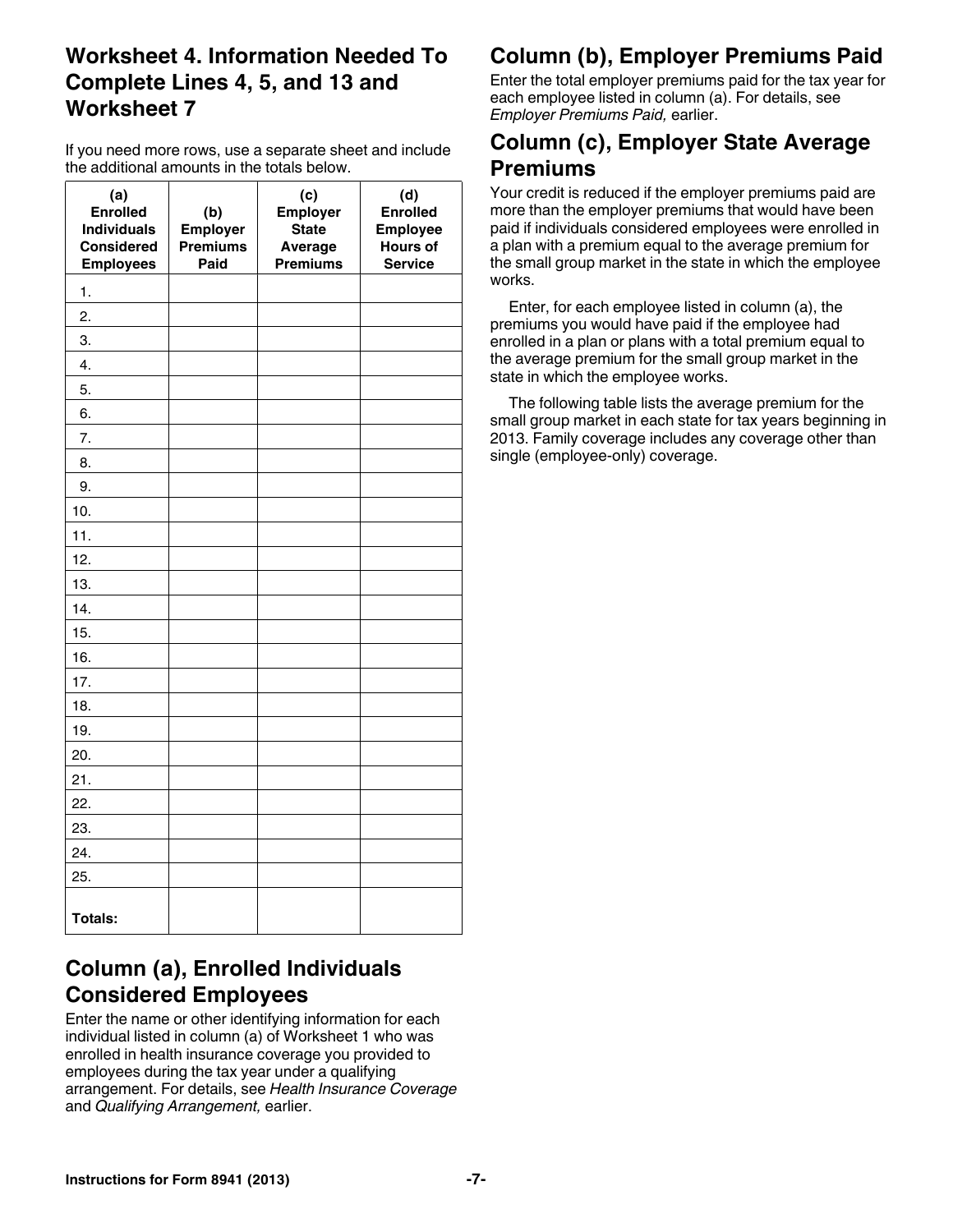## **Table A. 2013 State Average Premiums for Small Group Markets**

| <b>State</b>         | Single<br>(Employee-Only)<br>Coverage | Family<br>Coverage |
|----------------------|---------------------------------------|--------------------|
| Alabama              | \$5,363                               | \$13,185           |
| Alaska               | 7,961                                 | 16,808             |
| Arizona              | 4,946                                 | 12,006             |
| Arkansas             | 4,546                                 | 10,575             |
| California           | 5,345                                 | 12,809             |
| Colorado             | 5,445                                 | 13,937             |
| Connecticut          | 6,307                                 | 16,011             |
| Delaware             | 6,555                                 | 15,144             |
| District of Columbia | 6,133                                 | 16,079             |
| Florida              | 5,602                                 | 13,261             |
| Georgia              | 5,605                                 | 12,369             |
| Hawaii               | 5,246                                 | 12,782             |
| Idaho                | 4,901                                 | 10,738             |
| Illinois             | 6,017                                 | 14,453             |
| Indiana              | 5,710                                 | 13,029             |
| lowa                 | 4,963                                 | 12,071             |
| Kansas               | 5,164                                 | 12,322             |
| Kentucky             | 4,936                                 | 11,981             |
| Louisiana            | 5,390                                 | 12,691             |
| Maine                | 5,590                                 | 13,064             |
| Maryland             | 5,610                                 | 13,965             |
| Massachusetts        | 6,323                                 | 16,502             |
| Michigan             | 5,569                                 | 13,256             |
| Minnesota            | 5,588                                 | 14,077             |
| Mississippi          | 5,042                                 | 11,964             |
| Missouri             | 5,268                                 | 12,366             |
| Montana              | 5,433                                 | 11,739             |
| Nebraska             | 5,463                                 | 13,270             |
| Nevada               | 5,417                                 | 12,125             |
| New Hampshire        | 6,153                                 | 15,367             |
| New Jersey           | 6,250                                 | 15,225             |

| <b>State</b>    | Single<br>(Employee-Only)<br>Coverage | Family<br>Coverage |
|-----------------|---------------------------------------|--------------------|
| New Mexico      | 5,639                                 | 13,121             |
| <b>New York</b> | 6,242                                 | 15,478             |
| North Carolina  | 5,510                                 | 12,541             |
| North Dakota    | 5,073                                 | 12,343             |
| Ohio            | 5,174                                 | 12,710             |
| Oklahoma        | 5,142                                 | 11,995             |
| Oregon          | 5,413                                 | 12,811             |
| Pennsylvania    | 5,618                                 | 13,753             |
| Rhode Island    | 6,345                                 | 15,363             |
| South Carolina  | 5,351                                 | 12,473             |
| South Dakota    | 5,364                                 | 12,750             |
| Tennessee       | 5,251                                 | 11,663             |
| Texas           | 5,327                                 | 13,313             |
| Utah            | 4,951                                 | 12,619             |
| Vermont         | 5,800                                 | 13,409             |
| Virginia        | 5,449                                 | 13,241             |
| Washington      | 5,292                                 | 12,196             |
| West Virginia   | 5,947                                 | 13,734             |
| Wisconsin       | 5,786                                 | 14,623             |
| Wyoming         | 5,948                                 | 14.314             |

**Example 4.** Assume the same facts that were used in *Example 3.* The \$60 you contribute each payday toward employee health insurance coverage is 60% (\$60 ÷ \$100) of the weekly premium for each employee enrolled in single (employee-only) coverage and 25.21% (\$60 ÷ \$238) of the weekly premium for each employee enrolled in family coverage.

In this situation, the total average premium limitation amounts that apply are 60% of the applicable amounts shown in the single coverage column of Table A for each employee enrolled in single coverage and 25.21% of the applicable amounts shown in the family coverage column of Table A for each employee enrolled in family coverage.

You have an employee enrolled in single (employee-only) coverage who works for you in Maryland. The single coverage amount shown in Table A for Maryland is \$5,610 or \$107.88 (\$5,610 ÷ 52) for each weekly payday. The amount you are considered to have paid toward this employee's health insurance coverage based on the average premiums in Table A is \$64.73 (60% of \$107.88) each payday.

To determine the premiums you would have paid for this employee during the tax year if the employee had enrolled in a state-average-premium plan, multiply the number of pay periods during which your employee was enrolled in the health insurance coverage by \$64.73. For example, you would have paid \$3,365.96 (\$64.73  $\times$  52) if the employee was enrolled for the entire tax year. You would have paid \$647.30 (\$64.73  $\times$  10) if the employee was only enrolled for 10 pay periods. You will need an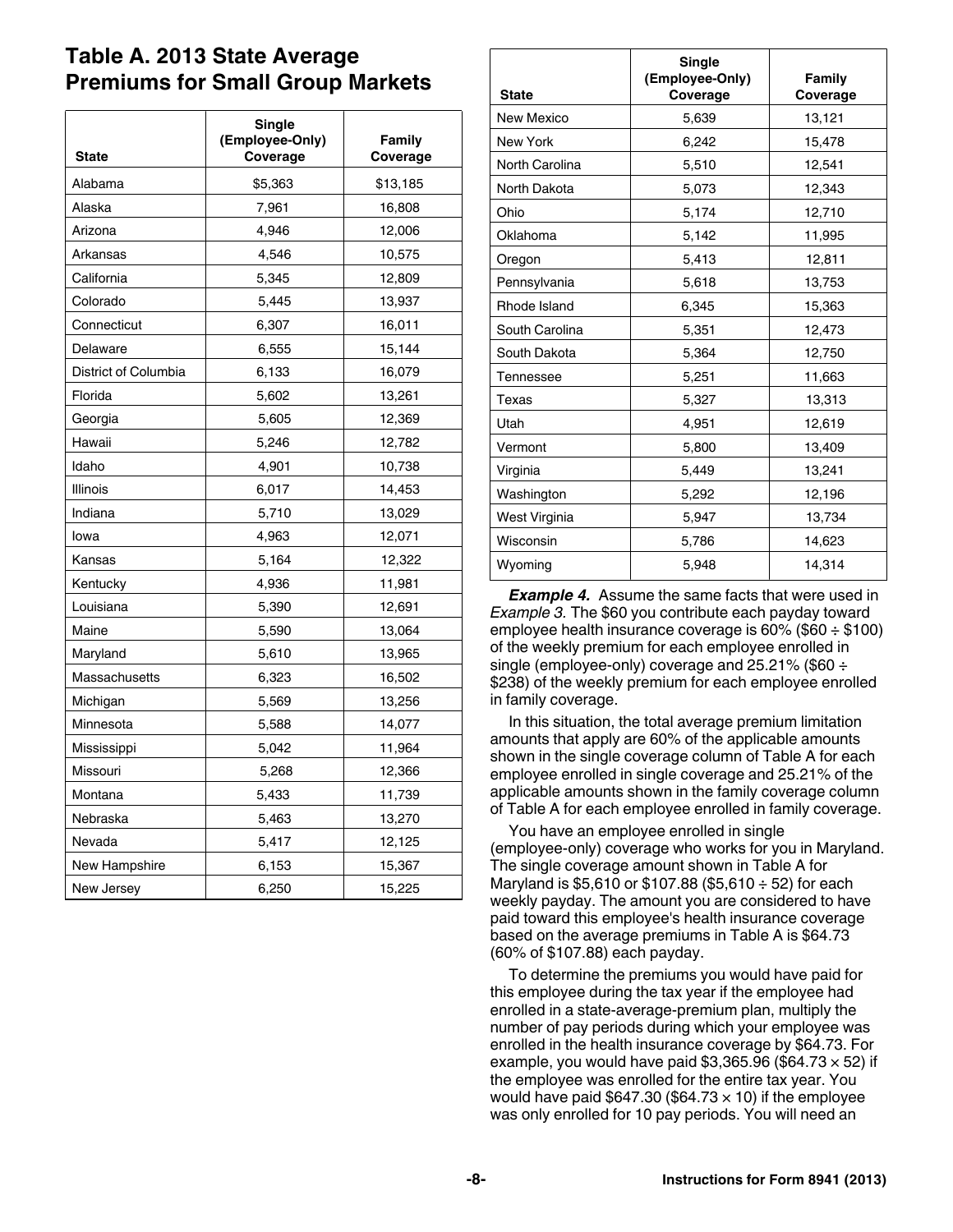additional set of calculations if the premium amounts changed during the tax year.

### **Column (d), Enrolled Employee Hours of Service**



*Do not complete Worksheet 4 column (d) if Form 8941, line 12, is zero.*

*Enter the amount from column (b) of Worksheet 1 for each employee listed in column (a) of Worksheet 4.*

# **Worksheet 5. Information Needed To Complete Line 8 (If Line 2 is More Than 10)**



# **Worksheet 6. Information Needed To Complete Line 9 (If Line 3 is More Than \$25,000)**



# **Line 10**

Enter the total amount of any state premium subsidies paid and any state tax credits available to you for premiums included on line 4. For details, see *State Premium Subsidy and Tax Credit Limitation,* earlier.

# **Worksheet 7. Information Needed To Complete Line 14 (If Line 12 is More Than Zero)**

| 1. Enter the total enrolled employee hours of<br>service from Worksheet 4, column                                                                                                                                                                                                                         |       |
|-----------------------------------------------------------------------------------------------------------------------------------------------------------------------------------------------------------------------------------------------------------------------------------------------------------|-------|
|                                                                                                                                                                                                                                                                                                           | 2.080 |
| 3. Divide line 1 by line 2. If the result is not a<br>whole number $(0, 1, 2, etc.)$ , generally<br>round the result down to the next<br>lowest whole number. For example,<br>round 2.99 down to 2. However, if the<br>result is less than one, enter 1. Report<br>this number on Form $8941$ , line $14$ |       |

# **Line 15**

Enter any credit for small employer health insurance premiums from:

- $\bullet$  Schedule K-1 (Form 1065), box 15 (code P),
- Schedule K-1 (Form 1120S), box 13 (code P),
- Schedule K-1 (Form 1041), box 13 (code G), and

Any notice of credit allocation you receive from a cooperative.

| ı<br>$\mathcal{L}^{\text{max}}_{\text{max}}$ and $\mathcal{L}^{\text{max}}_{\text{max}}$ and $\mathcal{L}^{\text{max}}_{\text{max}}$ |  |
|--------------------------------------------------------------------------------------------------------------------------------------|--|
|                                                                                                                                      |  |

*Taxpayers other than partnerships, S corporations, cooperatives, estates, and trusts, whose only source of this credit is from those pass-through entities, are not required to complete line 15. Instead, they can report this credit directly on Form 3800, line 4h.*

# **Line 17**

**Cooperatives.** A cooperative described in section 1381(a) must allocate to its patrons the credit in excess of its tax liability. Therefore, to figure the unused amount of the credit allocated to patrons, the cooperative must first figure its tax liability. While any excess is allocated to patrons, any credit recapture applies as if the cooperative had claimed the entire credit.

If the cooperative is subject to the passive activity rules, include on line 15 any credit for small employer health insurance premiums from passive activities disallowed for prior years and carried forward to this year. Complete Form 8810, Corporate Passive Activity Loss and Credit Limitations, to determine the allowed credit that must be allocated to patrons. For details, see the Instructions for Form 8810.

**Estates and Trusts.** Allocate the credit on line 16 between the estate or trust and the beneficiaries in the same proportion as income was allocated and enter the beneficiaries' share on line 17.

If the estate or trust is subject to the passive activity rules, include on line 15 any credit for small employer health insurance premiums from passive activities disallowed for prior years and carried forward to this year. Complete Form 8582-CR, Passive Activity Credit Limitations, to determine the allowed credit that must be allocated between the estate or trust and the